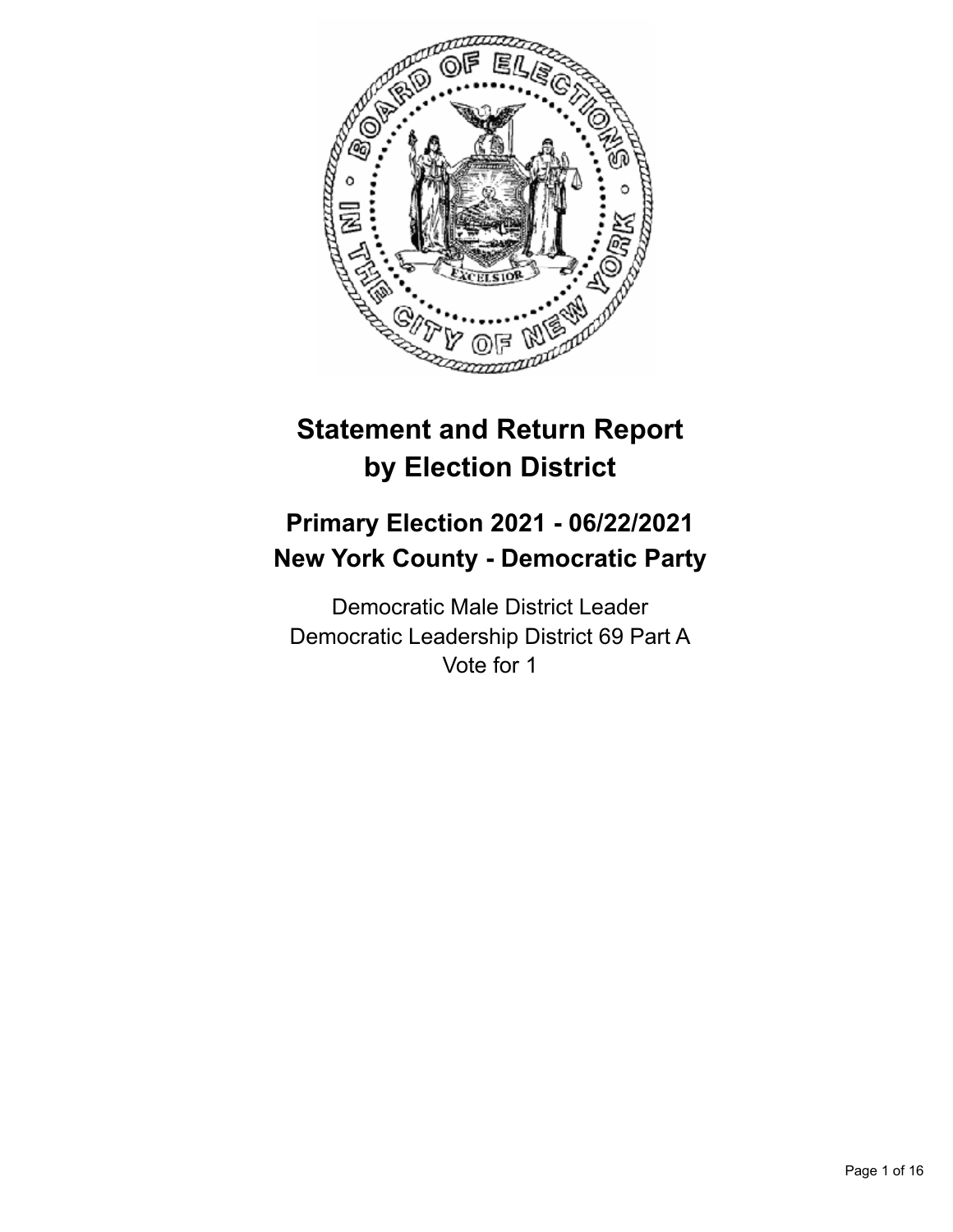

| <b>PUBLIC COUNTER</b>                                    | 188      |
|----------------------------------------------------------|----------|
| MANUALLY COUNTED EMERGENCY                               | $\Omega$ |
| ABSENTEE / MILITARY                                      | 32       |
| <b>AFFIDAVIT</b>                                         | 4        |
| <b>Total Ballots</b>                                     | 224      |
| Less - Inapplicable Federal/Special Presidential Ballots | $\Omega$ |
| <b>Total Applicable Ballots</b>                          | 224      |
| <b>MICHAEL WALKER</b>                                    | 24       |
| <b>RUBEN D. VARGAS</b>                                   | 51       |
| <b>KEITH L. HARRIS</b>                                   | 30       |
| ROBERT J. BOTFELD                                        | 27       |
| <b>Total Votes</b>                                       | 132      |
| Unrecorded                                               | 92       |

# **026/69**

| PUBLIC COUNTER                                           | 302      |
|----------------------------------------------------------|----------|
| <b>MANUALLY COUNTED EMERGENCY</b>                        | 0        |
| ABSENTEE / MILITARY                                      | 74       |
| AFFIDAVIT                                                | 2        |
| <b>Total Ballots</b>                                     | 378      |
| Less - Inapplicable Federal/Special Presidential Ballots | $\Omega$ |
| <b>Total Applicable Ballots</b>                          | 378      |
| <b>MICHAEL WALKER</b>                                    | 33       |
| <b>RUBEN D. VARGAS</b>                                   | 48       |
| <b>KEITH L. HARRIS</b>                                   | 32       |
| ROBERT J. BOTFELD                                        | 74       |
| <b>Total Votes</b>                                       | 187      |
| Unrecorded                                               | 191      |

| PUBLIC COUNTER                                           | 113      |
|----------------------------------------------------------|----------|
| <b>MANUALLY COUNTED EMERGENCY</b>                        | 0        |
| ABSENTEE / MILITARY                                      | 27       |
| AFFIDAVIT                                                | 2        |
| <b>Total Ballots</b>                                     | 142      |
| Less - Inapplicable Federal/Special Presidential Ballots | $\Omega$ |
| <b>Total Applicable Ballots</b>                          | 142      |
| <b>MICHAEL WALKER</b>                                    | 16       |
| <b>RUBEN D. VARGAS</b>                                   | 29       |
| <b>KEITH L. HARRIS</b>                                   | 17       |
| ROBERT J. BOTFELD                                        | 14       |
| <b>Total Votes</b>                                       | 76       |
| Unrecorded                                               | 66       |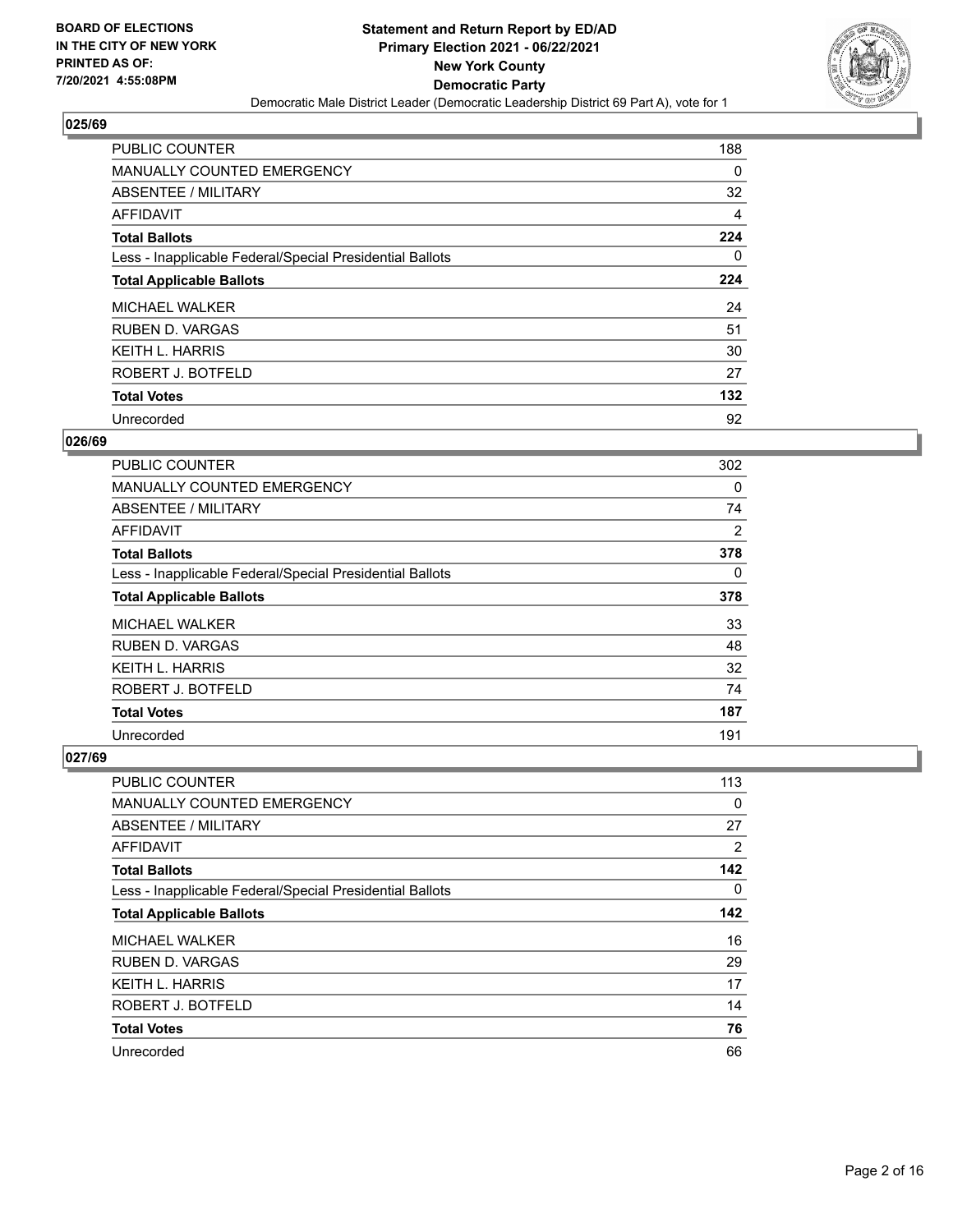

| <b>PUBLIC COUNTER</b>                                    | 125      |
|----------------------------------------------------------|----------|
| <b>MANUALLY COUNTED EMERGENCY</b>                        | $\Omega$ |
| ABSENTEE / MILITARY                                      | 10       |
| <b>AFFIDAVIT</b>                                         | 3        |
| <b>Total Ballots</b>                                     | 138      |
| Less - Inapplicable Federal/Special Presidential Ballots | $\Omega$ |
| <b>Total Applicable Ballots</b>                          | 138      |
| <b>MICHAEL WALKER</b>                                    | 12       |
| <b>RUBEN D. VARGAS</b>                                   | 34       |
| <b>KEITH L. HARRIS</b>                                   | 15       |
| ROBERT J. BOTFELD                                        | 24       |
| <b>Total Votes</b>                                       | 85       |
| Unrecorded                                               | 53       |

# **036/69**

| PUBLIC COUNTER                                           | 25       |
|----------------------------------------------------------|----------|
| <b>MANUALLY COUNTED EMERGENCY</b>                        | 0        |
| ABSENTEE / MILITARY                                      | 5        |
| AFFIDAVIT                                                | 0        |
| <b>Total Ballots</b>                                     | 30       |
| Less - Inapplicable Federal/Special Presidential Ballots | $\Omega$ |
| <b>Total Applicable Ballots</b>                          | 30       |
| <b>MICHAEL WALKER</b>                                    | 3        |
| <b>RUBEN D. VARGAS</b>                                   | 14       |
| <b>KEITH L. HARRIS</b>                                   | 2        |
| ROBERT J. BOTFELD                                        |          |
| <b>Total Votes</b>                                       | 20       |
| Unrecorded                                               | 10       |

| PUBLIC COUNTER                                           | 159 |
|----------------------------------------------------------|-----|
| <b>MANUALLY COUNTED EMERGENCY</b>                        | 0   |
| ABSENTEE / MILITARY                                      | 38  |
| AFFIDAVIT                                                | 0   |
| <b>Total Ballots</b>                                     | 197 |
| Less - Inapplicable Federal/Special Presidential Ballots | 0   |
| <b>Total Applicable Ballots</b>                          | 197 |
| <b>MICHAEL WALKER</b>                                    | 22  |
| <b>RUBEN D. VARGAS</b>                                   | 29  |
| <b>KEITH L. HARRIS</b>                                   | 23  |
| ROBERT J. BOTFELD                                        | 28  |
| DAVID DEMETT (WRITE-IN)                                  | 1   |
| <b>Total Votes</b>                                       | 103 |
| Unrecorded                                               | 94  |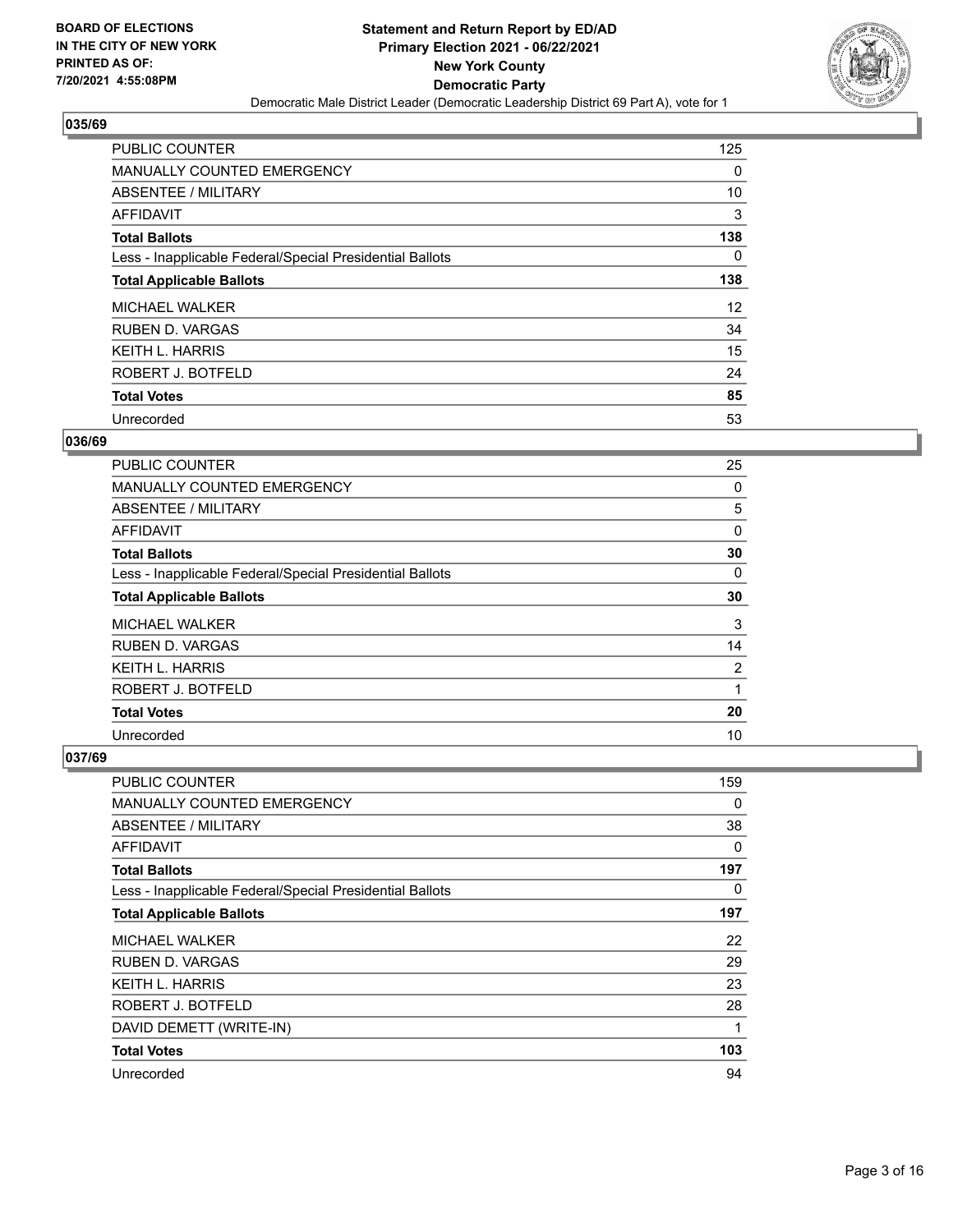

| <b>PUBLIC COUNTER</b>                                    | 222            |
|----------------------------------------------------------|----------------|
| <b>MANUALLY COUNTED EMERGENCY</b>                        | 0              |
| <b>ABSENTEE / MILITARY</b>                               | 44             |
| <b>AFFIDAVIT</b>                                         | 3              |
| <b>Total Ballots</b>                                     | 269            |
| Less - Inapplicable Federal/Special Presidential Ballots | 0              |
| <b>Total Applicable Ballots</b>                          | 269            |
| <b>MICHAEL WALKER</b>                                    | 27             |
| <b>RUBEN D. VARGAS</b>                                   | 60             |
| <b>KEITH L. HARRIS</b>                                   | 49             |
| ROBERT J. BOTFELD                                        | 13             |
| BERNIE SANDERS (WRITE-IN)                                | 1              |
| BRIAN LEVY (WRITE-IN)                                    | $\overline{2}$ |
| SEAN MAGERS (WRITE-IN)                                   | 1              |
| <b>Total Votes</b>                                       | 153            |
| Unrecorded                                               | 116            |

| <b>PUBLIC COUNTER</b>                                    | 257 |
|----------------------------------------------------------|-----|
| MANUALLY COUNTED EMERGENCY                               | 0   |
| ABSENTEE / MILITARY                                      | 58  |
| AFFIDAVIT                                                | 1   |
| <b>Total Ballots</b>                                     | 316 |
| Less - Inapplicable Federal/Special Presidential Ballots | 0   |
| <b>Total Applicable Ballots</b>                          | 316 |
| <b>MICHAEL WALKER</b>                                    | 26  |
| <b>RUBEN D. VARGAS</b>                                   | 61  |
| <b>KEITH L. HARRIS</b>                                   | 69  |
| ROBERT J. BOTFELD                                        | 41  |
| NATHAN JONES (WRITE-IN)                                  | 1   |
| <b>Total Votes</b>                                       | 198 |
| Unrecorded                                               | 118 |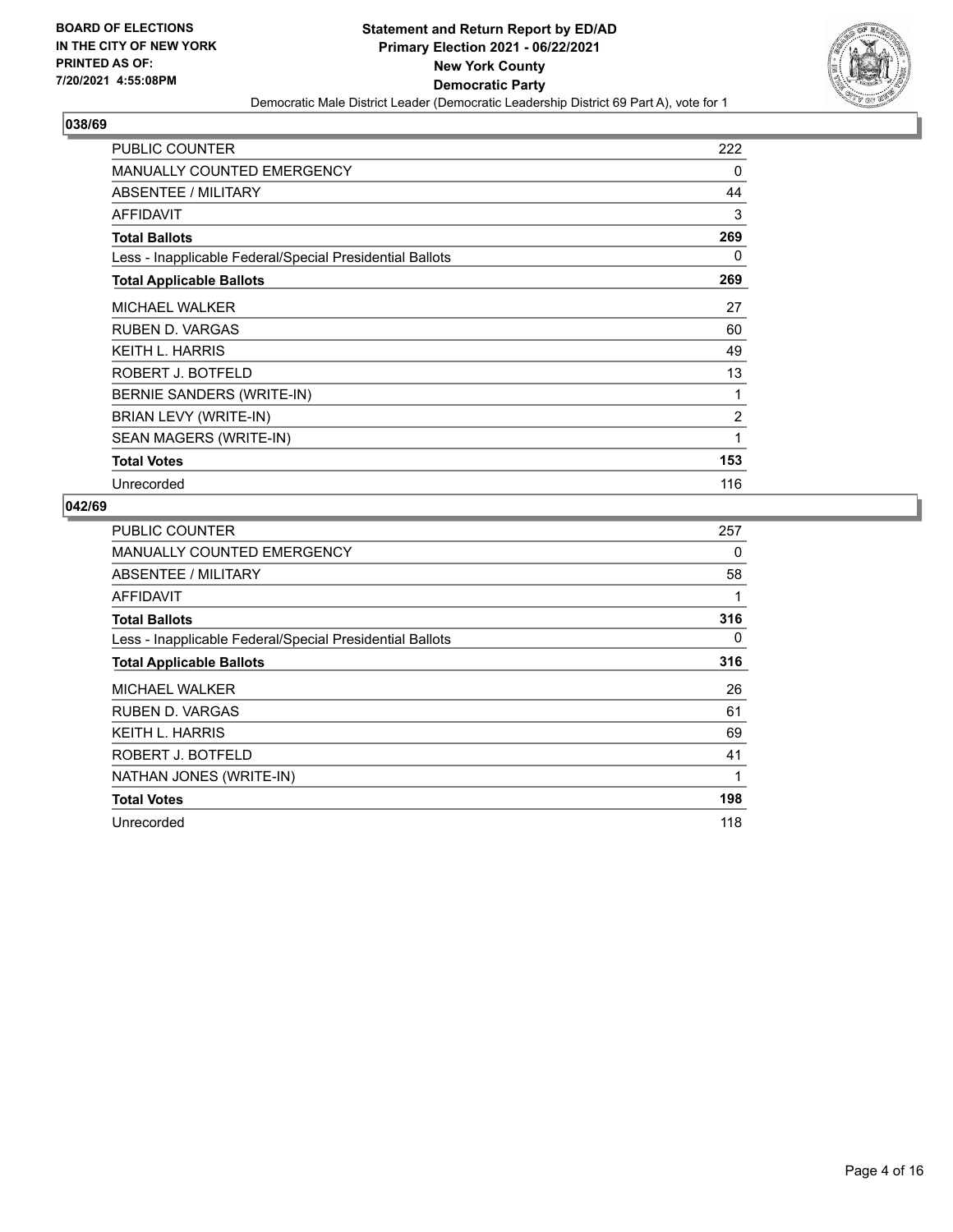

| <b>PUBLIC COUNTER</b>                                    | 272 |
|----------------------------------------------------------|-----|
| <b>MANUALLY COUNTED EMERGENCY</b>                        | 0   |
| <b>ABSENTEE / MILITARY</b>                               | 41  |
| AFFIDAVIT                                                | 6   |
| <b>Total Ballots</b>                                     | 319 |
| Less - Inapplicable Federal/Special Presidential Ballots | 0   |
| <b>Total Applicable Ballots</b>                          | 319 |
| <b>MICHAEL WALKER</b>                                    | 21  |
| RUBEN D. VARGAS                                          | 75  |
| KEITH L. HARRIS                                          | 49  |
| ROBERT J. BOTFELD                                        | 33  |
| EDWARD KNIERIM (WRITE-IN)                                | 1   |
| UNATTRIBUTABLE WRITE-IN (WRITE-IN)                       | 1   |
| <b>Total Votes</b>                                       | 180 |
| Unrecorded                                               | 139 |

| <b>PUBLIC COUNTER</b>                                    | 294 |
|----------------------------------------------------------|-----|
| <b>MANUALLY COUNTED EMERGENCY</b>                        | 0   |
| ABSENTEE / MILITARY                                      | 56  |
| AFFIDAVIT                                                | 2   |
| <b>Total Ballots</b>                                     | 352 |
| Less - Inapplicable Federal/Special Presidential Ballots | 0   |
| <b>Total Applicable Ballots</b>                          | 352 |
| <b>MICHAEL WALKER</b>                                    | 34  |
| <b>RUBEN D. VARGAS</b>                                   | 63  |
| <b>KEITH L. HARRIS</b>                                   | 35  |
| ROBERT J. BOTFELD                                        | 62  |
| HENRY NACHT (WRITE-IN)                                   | 1   |
| JONATHAN SHAFTER (WRITE-IN)                              | 1   |
| UNATTRIBUTABLE WRITE-IN (WRITE-IN)                       | 1   |
| <b>Total Votes</b>                                       | 197 |
| Unrecorded                                               | 155 |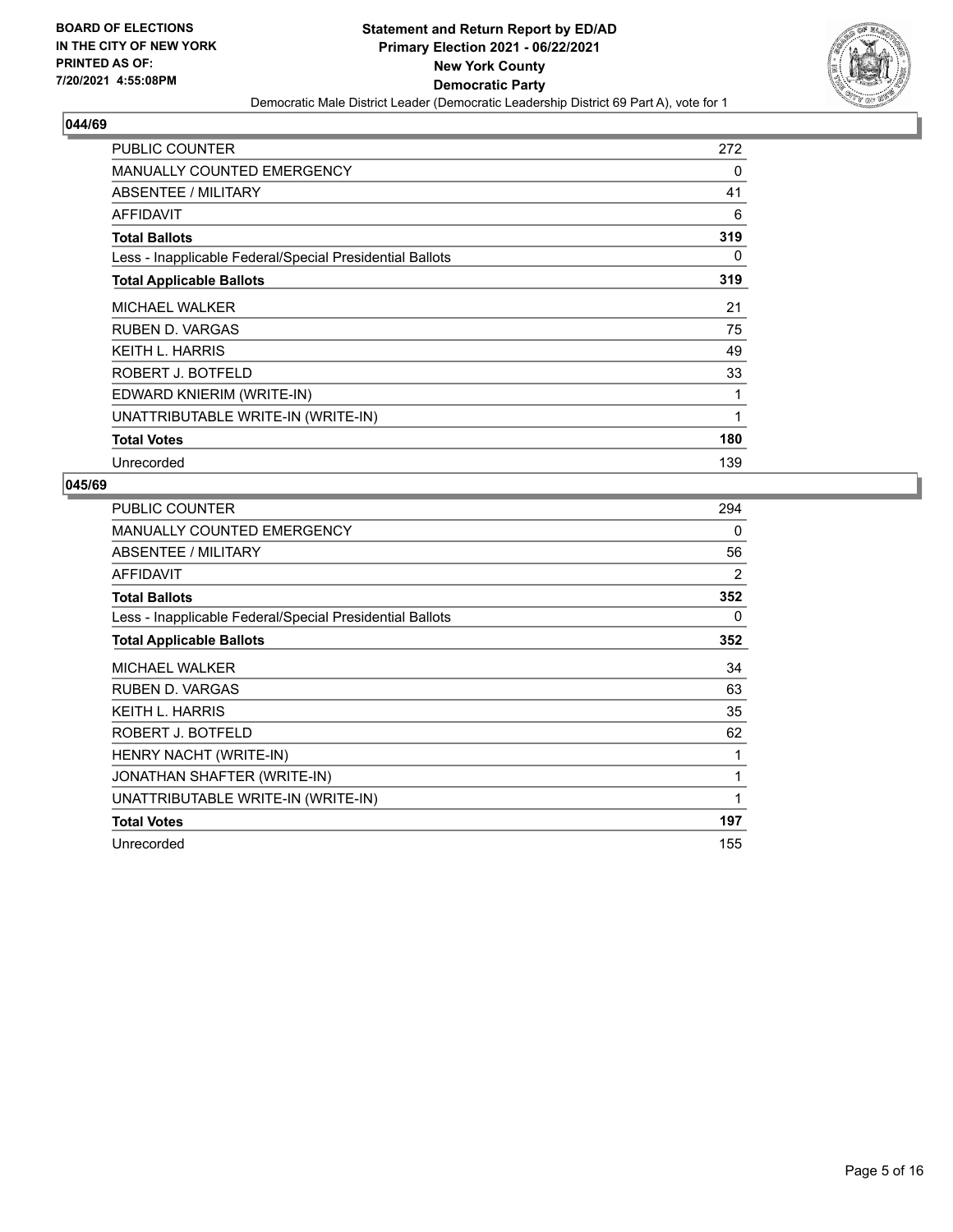

| <b>PUBLIC COUNTER</b>                                    | 288 |
|----------------------------------------------------------|-----|
| <b>MANUALLY COUNTED EMERGENCY</b>                        | 0   |
| ABSENTEE / MILITARY                                      | 58  |
| AFFIDAVIT                                                |     |
| <b>Total Ballots</b>                                     | 347 |
| Less - Inapplicable Federal/Special Presidential Ballots | 0   |
| <b>Total Applicable Ballots</b>                          | 347 |
| <b>MICHAEL WALKER</b>                                    | 29  |
| RUBEN D. VARGAS                                          | 71  |
| KEITH L. HARRIS                                          | 42  |
| ROBERT J. BOTFELD                                        | 59  |
| THOMAS H. CURRY (WRITE-IN)                               |     |
| <b>Total Votes</b>                                       | 202 |
| Unrecorded                                               | 145 |

# **047/69**

| PUBLIC COUNTER                                           | 196      |
|----------------------------------------------------------|----------|
| <b>MANUALLY COUNTED EMERGENCY</b>                        | $\Omega$ |
| ABSENTEE / MILITARY                                      | 43       |
| AFFIDAVIT                                                | 2        |
| <b>Total Ballots</b>                                     | 241      |
| Less - Inapplicable Federal/Special Presidential Ballots | 0        |
| <b>Total Applicable Ballots</b>                          | 241      |
| <b>MICHAEL WALKER</b>                                    | 33       |
| <b>RUBEN D. VARGAS</b>                                   | 52       |
| KEITH L. HARRIS                                          | 20       |
| ROBERT J. BOTFELD                                        | 43       |
| <b>Total Votes</b>                                       | 148      |
| Unrecorded                                               | 93       |

| <b>PUBLIC COUNTER</b>                                    | 294      |
|----------------------------------------------------------|----------|
| MANUALLY COUNTED EMERGENCY                               | 0        |
| ABSENTEE / MILITARY                                      | 68       |
| AFFIDAVIT                                                |          |
| <b>Total Ballots</b>                                     | 363      |
| Less - Inapplicable Federal/Special Presidential Ballots | $\Omega$ |
| <b>Total Applicable Ballots</b>                          | 363      |
| <b>MICHAEL WALKER</b>                                    | 41       |
| <b>RUBEN D. VARGAS</b>                                   | 66       |
| KEITH L. HARRIS                                          | 40       |
| ROBERT J. BOTFELD                                        | 49       |
| <b>Total Votes</b>                                       | 196      |
| Unrecorded                                               | 167      |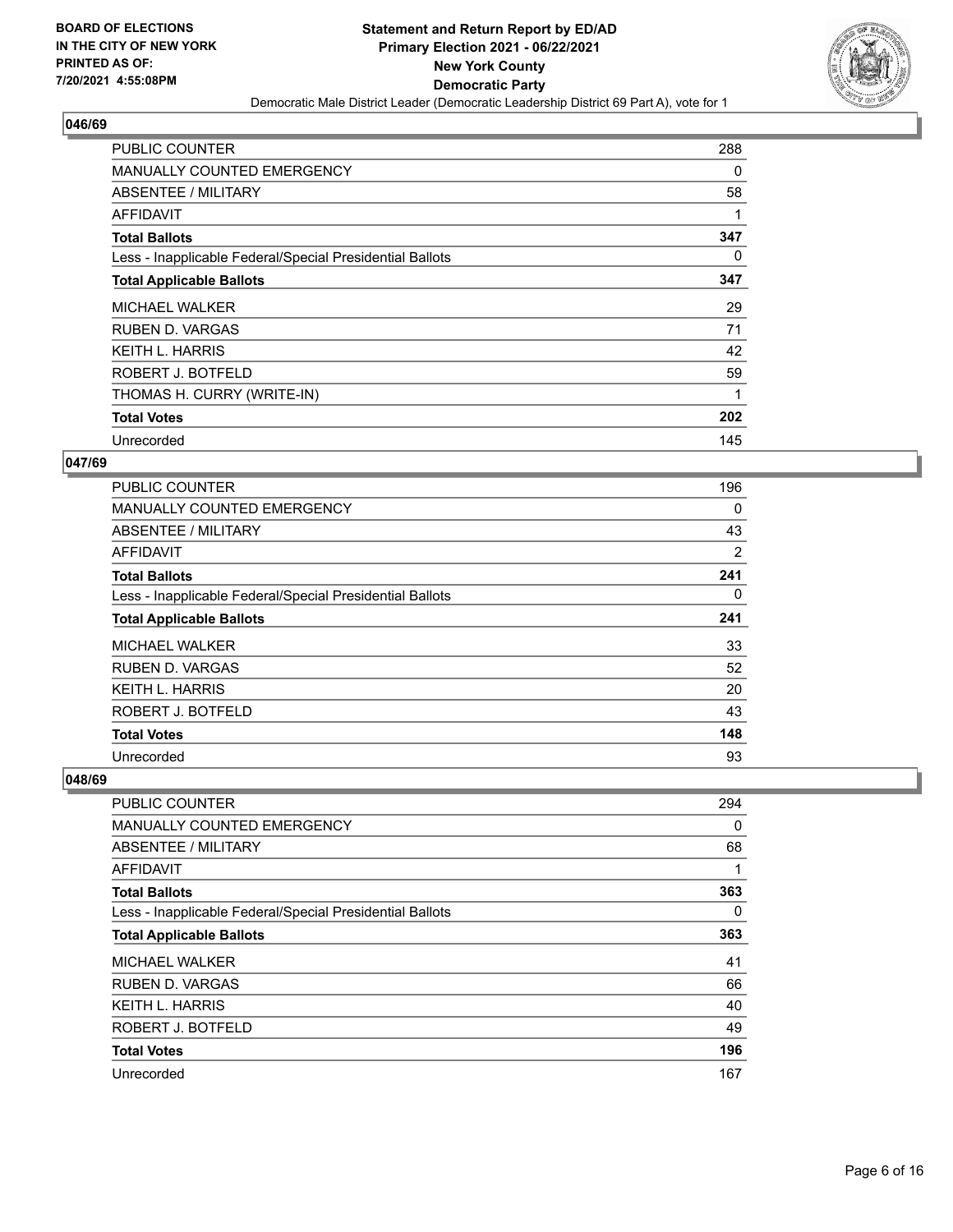

| <b>PUBLIC COUNTER</b>                                    | 306 |
|----------------------------------------------------------|-----|
| MANUALLY COUNTED EMERGENCY                               | 0   |
| ABSENTEE / MILITARY                                      | 88  |
| AFFIDAVIT                                                | 4   |
| <b>Total Ballots</b>                                     | 398 |
| Less - Inapplicable Federal/Special Presidential Ballots | 0   |
| <b>Total Applicable Ballots</b>                          | 398 |
| <b>MICHAEL WALKER</b>                                    | 37  |
| <b>RUBEN D. VARGAS</b>                                   | 71  |
| <b>KEITH L. HARRIS</b>                                   | 43  |
| ROBERT J. BOTFELD                                        | 99  |
| ART CHANG (WRITE-IN)                                     |     |
| CHRISTOPHER HENRY (WRITE-IN)                             | 1   |
| <b>Total Votes</b>                                       | 252 |
| Unrecorded                                               | 146 |

# **050/69**

| <b>PUBLIC COUNTER</b>                                    | 310 |
|----------------------------------------------------------|-----|
| <b>MANUALLY COUNTED EMERGENCY</b>                        | 0   |
| ABSENTEE / MILITARY                                      | 64  |
| AFFIDAVIT                                                | 7   |
| <b>Total Ballots</b>                                     | 381 |
| Less - Inapplicable Federal/Special Presidential Ballots | 0   |
| <b>Total Applicable Ballots</b>                          | 381 |
| <b>MICHAEL WALKER</b>                                    | 33  |
| <b>RUBEN D. VARGAS</b>                                   | 58  |
| <b>KEITH L. HARRIS</b>                                   | 32  |
| ROBERT J. BOTFELD                                        | 82  |
| KIERAN KELLER (WRITE-IN)                                 | 1   |
| <b>VERMIN SUPREME (WRITE-IN)</b>                         | 1   |
| <b>Total Votes</b>                                       | 207 |
| Unrecorded                                               | 174 |

| <b>PUBLIC COUNTER</b>                                    | 185 |
|----------------------------------------------------------|-----|
| MANUALLY COUNTED EMERGENCY                               | 0   |
| ABSENTEE / MILITARY                                      | 45  |
| AFFIDAVIT                                                | 3   |
| <b>Total Ballots</b>                                     | 233 |
| Less - Inapplicable Federal/Special Presidential Ballots | 0   |
| <b>Total Applicable Ballots</b>                          | 233 |
| <b>MICHAEL WALKER</b>                                    | 19  |
| RUBEN D. VARGAS                                          | 46  |
| <b>KEITH L. HARRIS</b>                                   | 19  |
| ROBERT J. BOTFELD                                        | 40  |
| <b>Total Votes</b>                                       | 124 |
| Unrecorded                                               | 109 |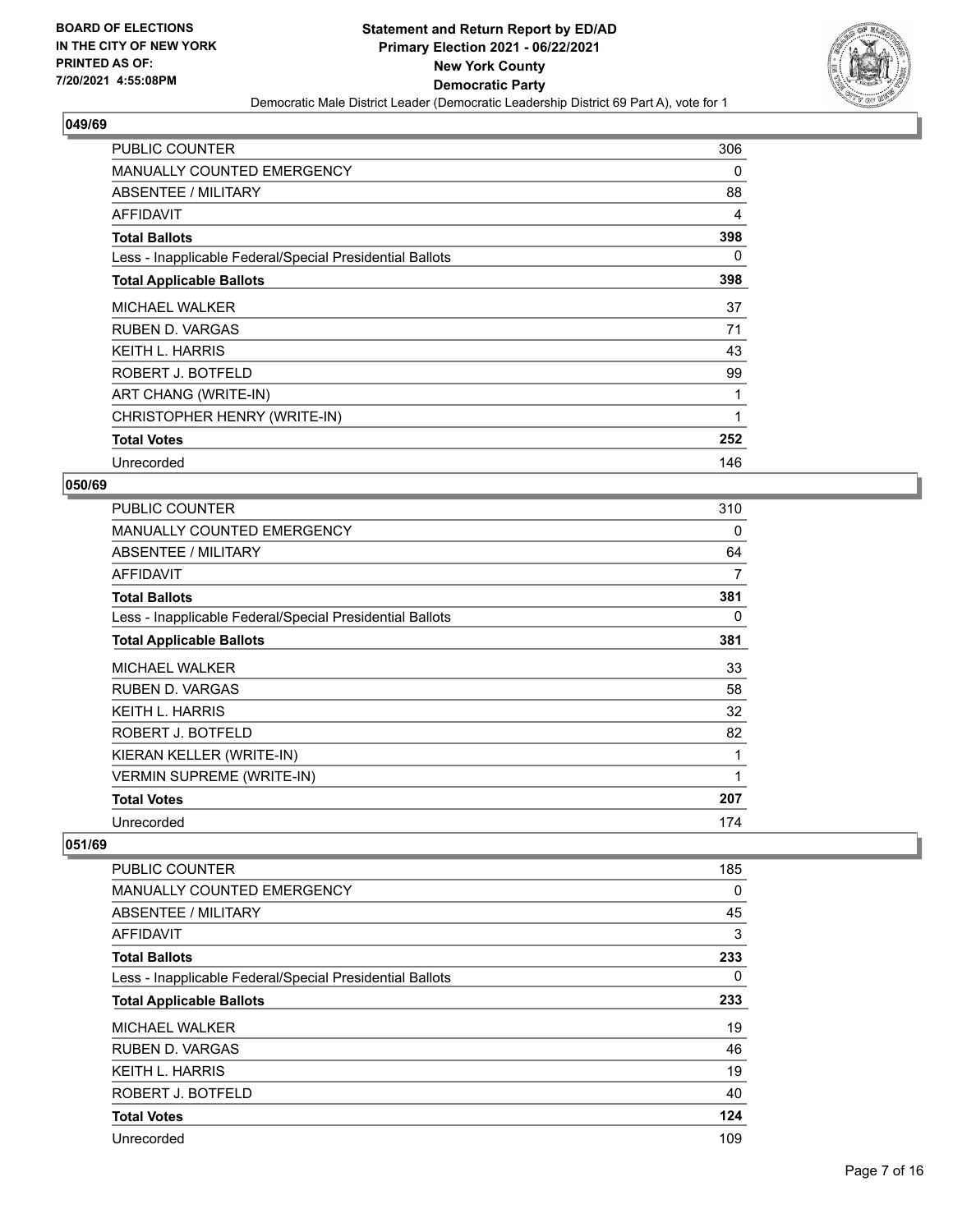

| PUBLIC COUNTER                                           | 262      |
|----------------------------------------------------------|----------|
| <b>MANUALLY COUNTED EMERGENCY</b>                        | 0        |
| ABSENTEE / MILITARY                                      | 37       |
| AFFIDAVIT                                                | 7        |
| <b>Total Ballots</b>                                     | 306      |
| Less - Inapplicable Federal/Special Presidential Ballots | $\Omega$ |
| <b>Total Applicable Ballots</b>                          | 306      |
| <b>MICHAEL WALKER</b>                                    | 44       |
| <b>RUBEN D. VARGAS</b>                                   | 65       |
| <b>KEITH L. HARRIS</b>                                   | 49       |
| ROBERT J. BOTFELD                                        | 37       |
| BRUCE WAYNE (WRITE-IN)                                   | 1        |
| <b>Total Votes</b>                                       | 196      |
| Unrecorded                                               | 110      |

# **053/69**

| <b>PUBLIC COUNTER</b>                                    | 112 |
|----------------------------------------------------------|-----|
| <b>MANUALLY COUNTED EMERGENCY</b>                        | 0   |
| ABSENTEE / MILITARY                                      | 9   |
| AFFIDAVIT                                                | 1   |
| <b>Total Ballots</b>                                     | 122 |
| Less - Inapplicable Federal/Special Presidential Ballots | 0   |
| <b>Total Applicable Ballots</b>                          | 122 |
| <b>MICHAEL WALKER</b>                                    | 30  |
| <b>RUBEN D. VARGAS</b>                                   | 30  |
| KEITH L. HARRIS                                          | 33  |
| ROBERT J. BOTFELD                                        | 5   |
| <b>Total Votes</b>                                       | 98  |
| Unrecorded                                               | 24  |

| <b>PUBLIC COUNTER</b>                                    | 188      |
|----------------------------------------------------------|----------|
| MANUALLY COUNTED EMERGENCY                               | $\Omega$ |
| ABSENTEE / MILITARY                                      | 23       |
| AFFIDAVIT                                                | 0        |
| <b>Total Ballots</b>                                     | 211      |
| Less - Inapplicable Federal/Special Presidential Ballots | 0        |
| <b>Total Applicable Ballots</b>                          | 211      |
| <b>MICHAEL WALKER</b>                                    | 27       |
| <b>RUBEN D. VARGAS</b>                                   | 53       |
| <b>KEITH L. HARRIS</b>                                   | 35       |
| ROBERT J. BOTFELD                                        | 22       |
| <b>Total Votes</b>                                       | 137      |
| Unrecorded                                               | 74       |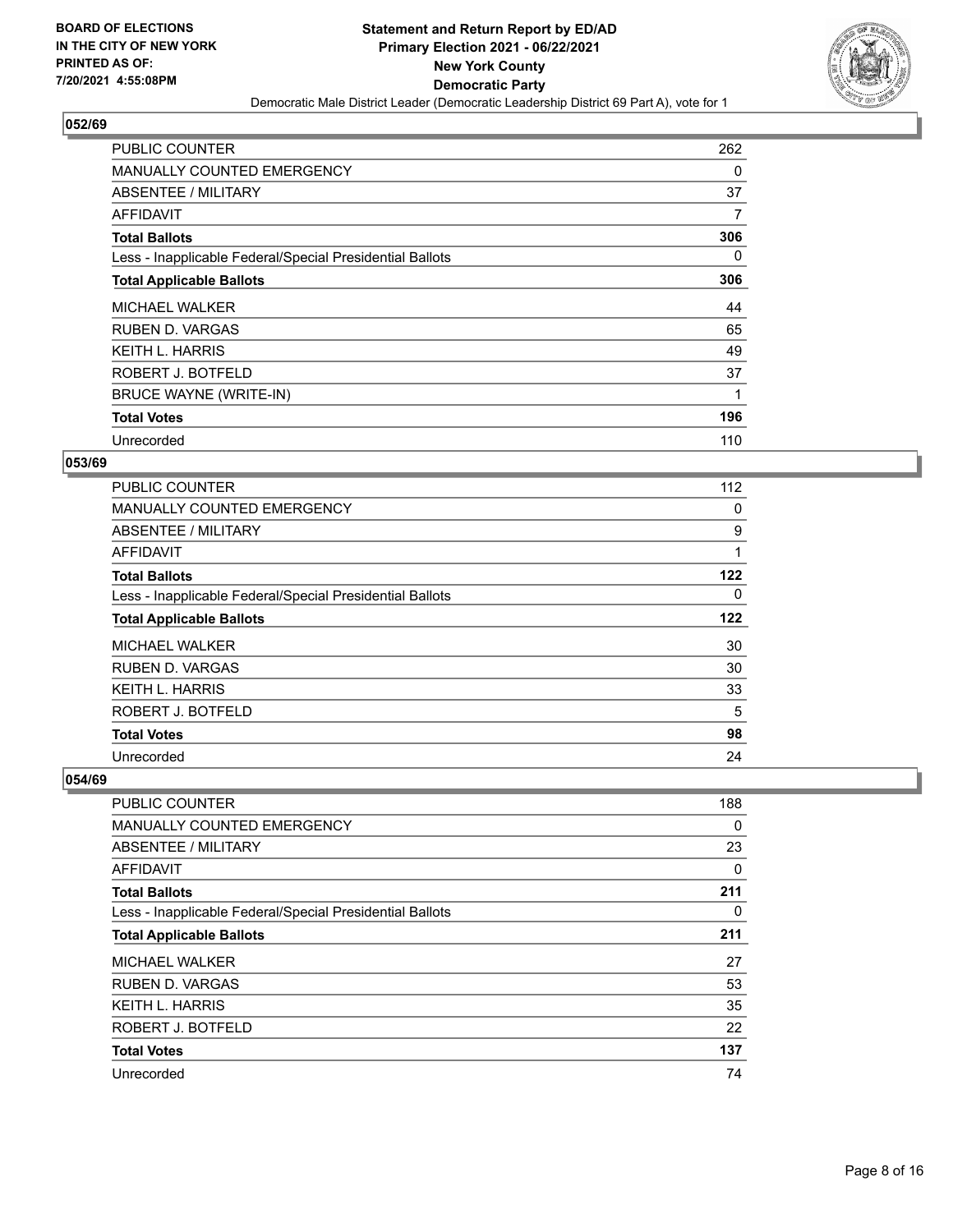

| <b>PUBLIC COUNTER</b>                                    | 234 |
|----------------------------------------------------------|-----|
| <b>MANUALLY COUNTED EMERGENCY</b>                        | 0   |
| ABSENTEE / MILITARY                                      | 40  |
| AFFIDAVIT                                                | 3   |
| <b>Total Ballots</b>                                     | 277 |
| Less - Inapplicable Federal/Special Presidential Ballots | 0   |
| <b>Total Applicable Ballots</b>                          | 277 |
| <b>MICHAEL WALKER</b>                                    | 28  |
| <b>RUBEN D. VARGAS</b>                                   | 72  |
| <b>KEITH L. HARRIS</b>                                   | 52  |
| ROBERT J. BOTFELD                                        | 31  |
| MOHAMED DRISSI (WRITE-IN)                                | 1   |
| <b>Total Votes</b>                                       | 184 |
| Unrecorded                                               | 93  |

# **056/69**

| <b>PUBLIC COUNTER</b>                                    | 105 |
|----------------------------------------------------------|-----|
| <b>MANUALLY COUNTED EMERGENCY</b>                        | 0   |
| ABSENTEE / MILITARY                                      | 8   |
| AFFIDAVIT                                                | 0   |
| <b>Total Ballots</b>                                     | 113 |
| Less - Inapplicable Federal/Special Presidential Ballots | 0   |
| <b>Total Applicable Ballots</b>                          | 113 |
| <b>MICHAEL WALKER</b>                                    | 20  |
| <b>RUBEN D. VARGAS</b>                                   | 31  |
| KEITH L. HARRIS                                          | 38  |
| ROBERT J. BOTFELD                                        | 3   |
| <b>Total Votes</b>                                       | 92  |
| Unrecorded                                               | 21  |

| <b>PUBLIC COUNTER</b>                                    | 172 |
|----------------------------------------------------------|-----|
| MANUALLY COUNTED EMERGENCY                               | 0   |
| ABSENTEE / MILITARY                                      | 8   |
| AFFIDAVIT                                                | 1   |
| <b>Total Ballots</b>                                     | 181 |
| Less - Inapplicable Federal/Special Presidential Ballots | 0   |
| <b>Total Applicable Ballots</b>                          | 181 |
| <b>MICHAEL WALKER</b>                                    | 29  |
| <b>RUBEN D. VARGAS</b>                                   | 49  |
| KEITH L. HARRIS                                          | 62  |
| ROBERT J. BOTFELD                                        | 7   |
| <b>Total Votes</b>                                       | 147 |
| Unrecorded                                               | 34  |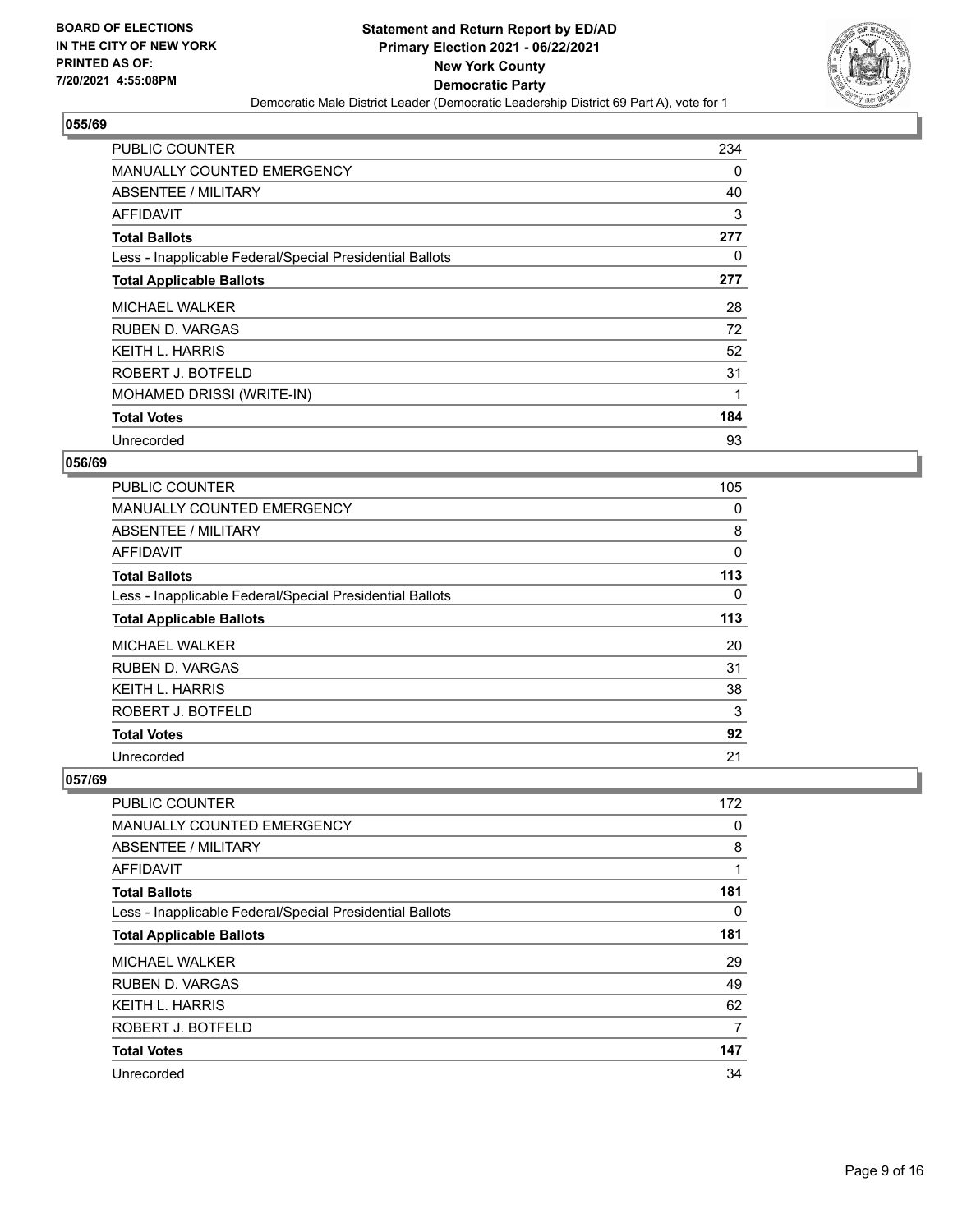

| PUBLIC COUNTER                                           | 188 |
|----------------------------------------------------------|-----|
| MANUALLY COUNTED EMERGENCY                               | 0   |
| ABSENTEE / MILITARY                                      | 22  |
| AFFIDAVIT                                                |     |
| <b>Total Ballots</b>                                     | 211 |
| Less - Inapplicable Federal/Special Presidential Ballots | 0   |
| <b>Total Applicable Ballots</b>                          | 211 |
| <b>MICHAEL WALKER</b>                                    | 15  |
| <b>RUBEN D. VARGAS</b>                                   | 54  |
| <b>KEITH L. HARRIS</b>                                   | 32  |
| ROBERT J. BOTFELD                                        | 35  |
| BENJAMIN WEINER (WRITE-IN)                               | 1   |
| <b>Total Votes</b>                                       | 137 |
| Unrecorded                                               | 74  |

# **059/69**

| <b>PUBLIC COUNTER</b>                                    | 95  |
|----------------------------------------------------------|-----|
| <b>MANUALLY COUNTED EMERGENCY</b>                        | 0   |
| ABSENTEE / MILITARY                                      | 7   |
| AFFIDAVIT                                                | 0   |
| <b>Total Ballots</b>                                     | 102 |
| Less - Inapplicable Federal/Special Presidential Ballots | 0   |
| <b>Total Applicable Ballots</b>                          | 102 |
| <b>MICHAEL WALKER</b>                                    | 9   |
| <b>RUBEN D. VARGAS</b>                                   | 19  |
| KEITH L. HARRIS                                          | 15  |
| ROBERT J. BOTFELD                                        | 19  |
| <b>Total Votes</b>                                       | 62  |
| Unrecorded                                               | 40  |

| <b>PUBLIC COUNTER</b>                                    | 285 |
|----------------------------------------------------------|-----|
| MANUALLY COUNTED EMERGENCY                               | 0   |
| ABSENTEE / MILITARY                                      | 48  |
| AFFIDAVIT                                                | 6   |
| <b>Total Ballots</b>                                     | 339 |
| Less - Inapplicable Federal/Special Presidential Ballots | 0   |
| <b>Total Applicable Ballots</b>                          | 339 |
| <b>MICHAEL WALKER</b>                                    | 27  |
| <b>RUBEN D. VARGAS</b>                                   | 65  |
| <b>KEITH L. HARRIS</b>                                   | 42  |
| ROBERT J. BOTFELD                                        | 61  |
| HOWARD WORRAN (WRITE-IN)                                 | 1   |
| <b>Total Votes</b>                                       | 196 |
| Unrecorded                                               | 143 |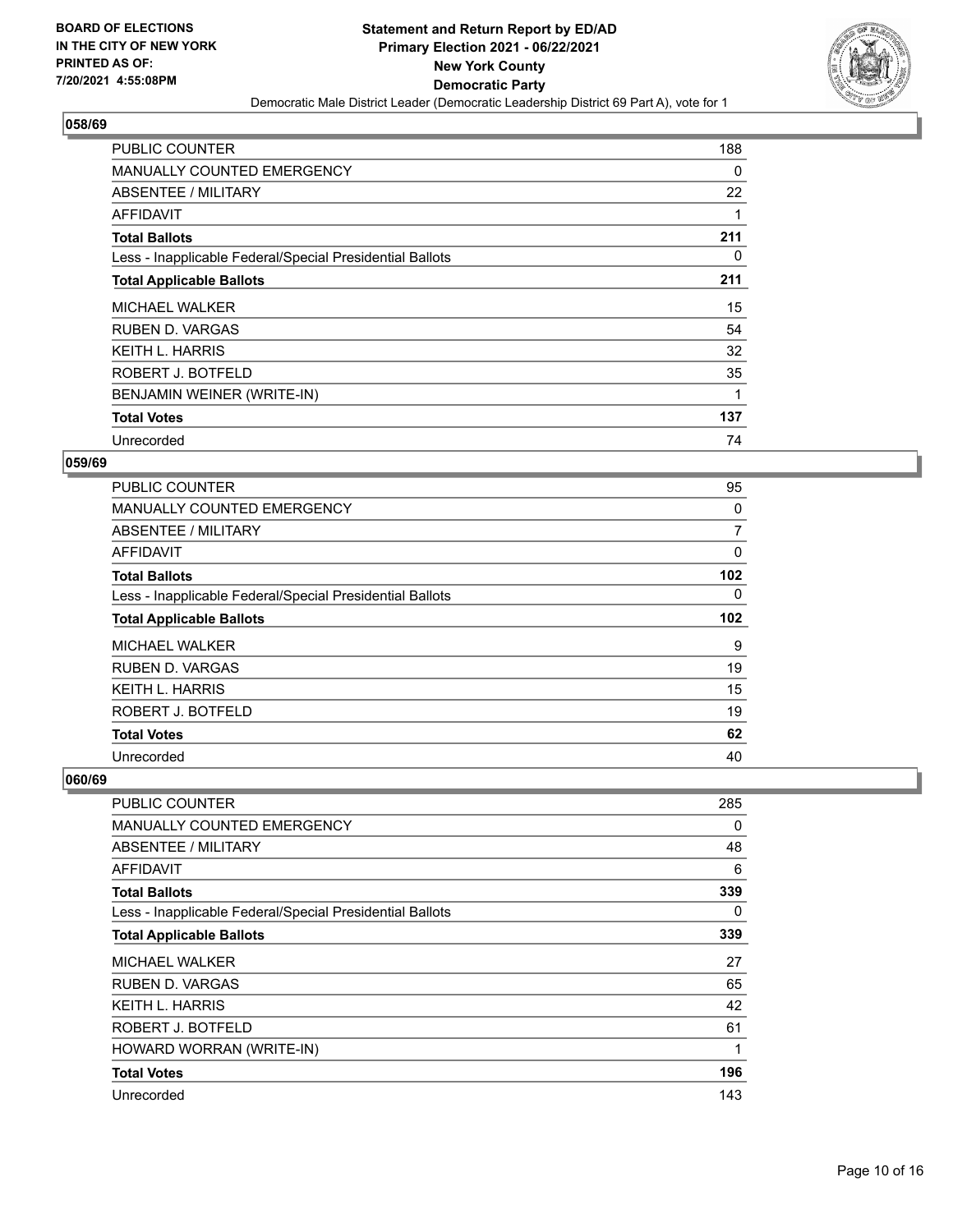

| <b>PUBLIC COUNTER</b>                                    | 332 |
|----------------------------------------------------------|-----|
| <b>MANUALLY COUNTED EMERGENCY</b>                        | 0   |
| ABSENTEE / MILITARY                                      | 58  |
| AFFIDAVIT                                                |     |
| <b>Total Ballots</b>                                     | 391 |
| Less - Inapplicable Federal/Special Presidential Ballots | 0   |
| <b>Total Applicable Ballots</b>                          | 391 |
| <b>MICHAEL WALKER</b>                                    | 33  |
| RUBEN D. VARGAS                                          | 58  |
| <b>KEITH L. HARRIS</b>                                   | 30  |
| ROBERT J. BOTFELD                                        | 126 |
| UNATTRIBUTABLE WRITE-IN (WRITE-IN)                       |     |
| <b>Total Votes</b>                                       | 248 |
| Unrecorded                                               | 143 |

# **062/69**

| <b>PUBLIC COUNTER</b>                                    | 289 |
|----------------------------------------------------------|-----|
| MANUALLY COUNTED EMERGENCY                               | 0   |
| ABSENTEE / MILITARY                                      | 52  |
| AFFIDAVIT                                                | 3   |
| <b>Total Ballots</b>                                     | 344 |
| Less - Inapplicable Federal/Special Presidential Ballots | 0   |
| <b>Total Applicable Ballots</b>                          | 344 |
| <b>MICHAEL WALKER</b>                                    | 26  |
| <b>RUBEN D. VARGAS</b>                                   | 68  |
| <b>KEITH L. HARRIS</b>                                   | 31  |
| ROBERT J. BOTFELD                                        | 88  |
| SLAYTON UNDERWOOD (WRITE-IN)                             | 1   |
| <b>Total Votes</b>                                       | 214 |
| Unrecorded                                               | 130 |

| <b>PUBLIC COUNTER</b>                                    | 242 |
|----------------------------------------------------------|-----|
| <b>MANUALLY COUNTED EMERGENCY</b>                        | 0   |
| <b>ABSENTEE / MILITARY</b>                               | 33  |
| <b>AFFIDAVIT</b>                                         | 0   |
| <b>Total Ballots</b>                                     | 275 |
| Less - Inapplicable Federal/Special Presidential Ballots | 0   |
| <b>Total Applicable Ballots</b>                          | 275 |
| <b>MICHAEL WALKER</b>                                    | 21  |
| RUBEN D. VARGAS                                          | 48  |
| <b>KEITH L. HARRIS</b>                                   | 20  |
| ROBERT J. BOTFELD                                        | 101 |
| UNATTRIBUTABLE WRITE-IN (WRITE-IN)                       |     |
| <b>Total Votes</b>                                       | 191 |
| Unrecorded                                               | 84  |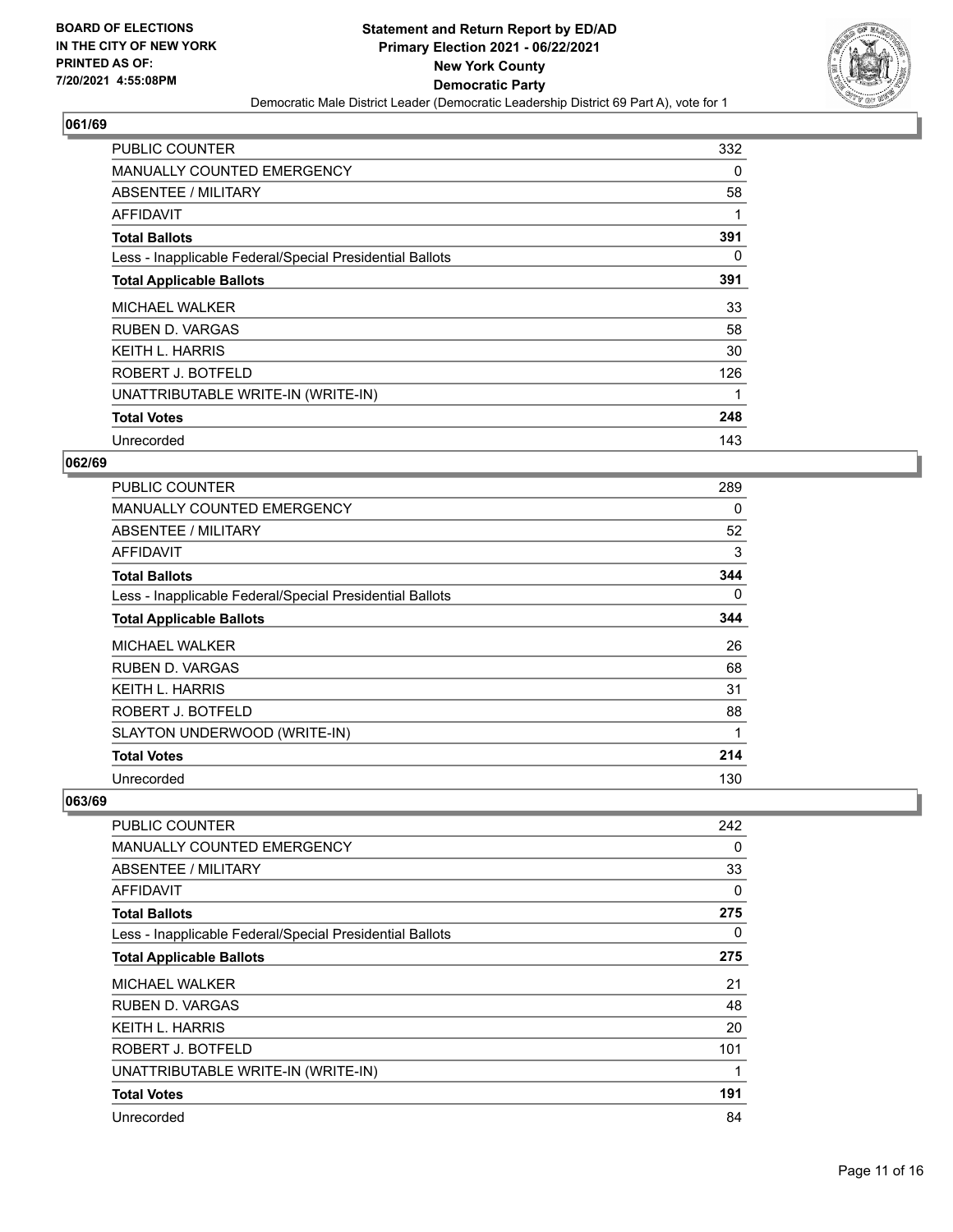

| <b>PUBLIC COUNTER</b>                                    | 308 |
|----------------------------------------------------------|-----|
| <b>MANUALLY COUNTED EMERGENCY</b>                        | 0   |
| ABSENTEE / MILITARY                                      | 40  |
| AFFIDAVIT                                                | 4   |
| <b>Total Ballots</b>                                     | 352 |
| Less - Inapplicable Federal/Special Presidential Ballots | 0   |
| <b>Total Applicable Ballots</b>                          | 352 |
| <b>MICHAEL WALKER</b>                                    | 30  |
| RUBEN D. VARGAS                                          | 63  |
| <b>KEITH L. HARRIS</b>                                   | 35  |
| ROBERT J. BOTFELD                                        | 102 |
| ROBERT JACKSON (WRITE-IN)                                |     |
| UNATTRIBUTABLE WRITE-IN (WRITE-IN)                       | 1   |
| <b>Total Votes</b>                                       | 232 |
| Unrecorded                                               | 120 |

# **065/69**

| <b>PUBLIC COUNTER</b>                                    | 272 |
|----------------------------------------------------------|-----|
| MANUALLY COUNTED EMERGENCY                               | 0   |
| ABSENTEE / MILITARY                                      | 58  |
| AFFIDAVIT                                                | 0   |
| <b>Total Ballots</b>                                     | 330 |
| Less - Inapplicable Federal/Special Presidential Ballots | 0   |
| <b>Total Applicable Ballots</b>                          | 330 |
| <b>MICHAEL WALKER</b>                                    | 25  |
| <b>RUBEN D. VARGAS</b>                                   | 51  |
| <b>KEITH L. HARRIS</b>                                   | 17  |
| ROBERT J. BOTFELD                                        | 109 |
| EDWARD KORAL (WRITE-IN)                                  | 1   |
| <b>Total Votes</b>                                       | 203 |
| Unrecorded                                               | 127 |

| <b>PUBLIC COUNTER</b>                                    | 116   |
|----------------------------------------------------------|-------|
| <b>MANUALLY COUNTED EMERGENCY</b>                        | 0     |
| ABSENTEE / MILITARY                                      | 4     |
| <b>AFFIDAVIT</b>                                         | 1     |
| <b>Total Ballots</b>                                     | $121$ |
| Less - Inapplicable Federal/Special Presidential Ballots | 0     |
| <b>Total Applicable Ballots</b>                          | 121   |
| <b>MICHAEL WALKER</b>                                    | 12    |
| <b>RUBEN D. VARGAS</b>                                   | 27    |
| <b>KEITH L. HARRIS</b>                                   | 23    |
| ROBERT J. BOTFELD                                        | 22    |
| <b>Total Votes</b>                                       | 84    |
| Unrecorded                                               | 37    |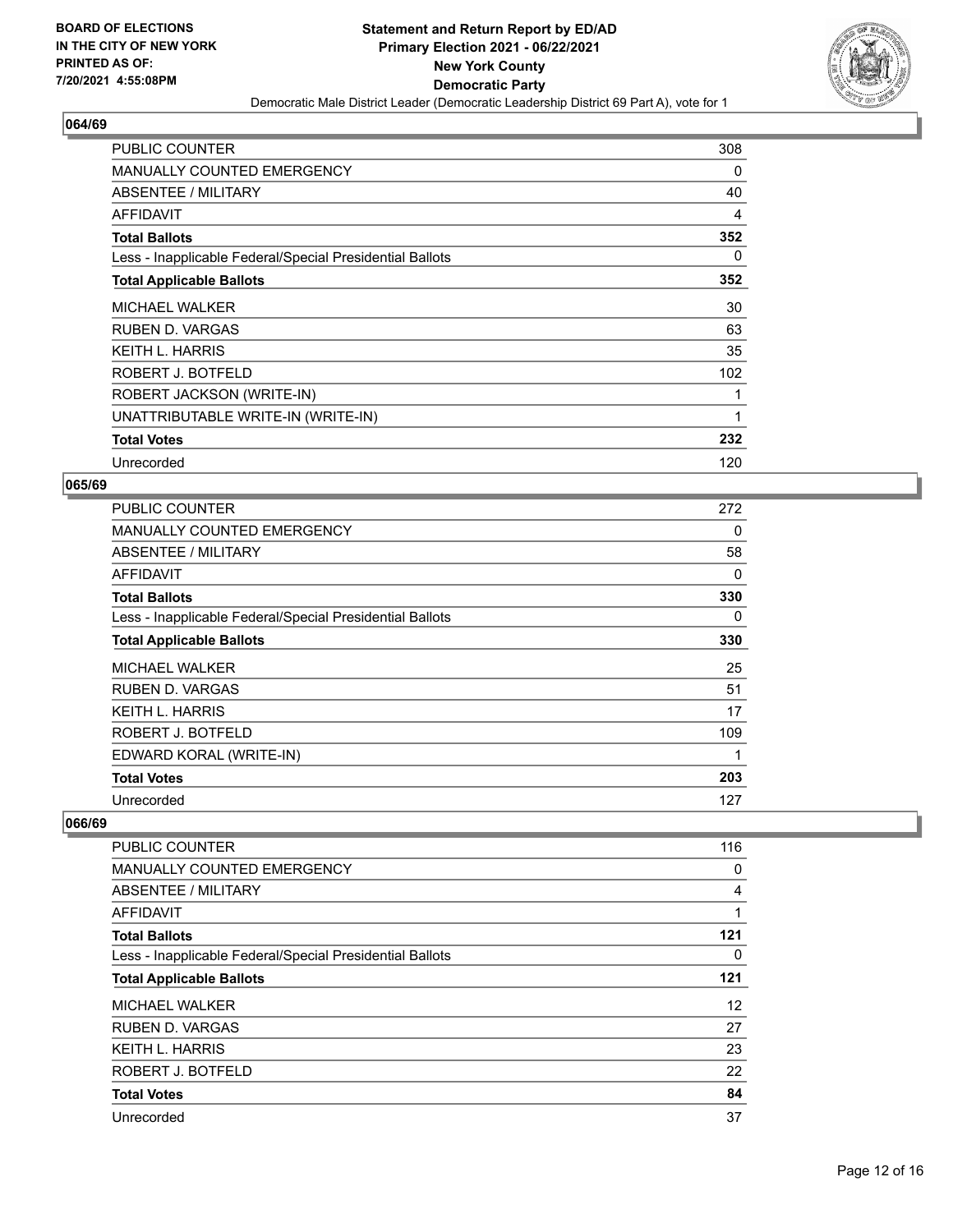

| <b>PUBLIC COUNTER</b>                                    | 179      |
|----------------------------------------------------------|----------|
| <b>MANUALLY COUNTED EMERGENCY</b>                        | 0        |
| ABSENTEE / MILITARY                                      | 8        |
| AFFIDAVIT                                                | 5        |
| <b>Total Ballots</b>                                     | 192      |
| Less - Inapplicable Federal/Special Presidential Ballots | $\Omega$ |
| <b>Total Applicable Ballots</b>                          | 192      |
| <b>MICHAEL WALKER</b>                                    | 30       |
| RUBEN D. VARGAS                                          | 69       |
| <b>KEITH L. HARRIS</b>                                   | 25       |
| ROBERT J. BOTFELD                                        | 11       |
| DEBRA MESSING (WRITE-IN)                                 | 1        |
| SUNIL OOMMEN (WRITE-IN)                                  | 1        |
| <b>Total Votes</b>                                       | 137      |
| Unrecorded                                               | 55       |

# **068/69**

| <b>PUBLIC COUNTER</b>                                    | 151 |
|----------------------------------------------------------|-----|
| MANUALLY COUNTED EMERGENCY                               | 0   |
| ABSENTEE / MILITARY                                      | 10  |
| AFFIDAVIT                                                | 4   |
| <b>Total Ballots</b>                                     | 165 |
| Less - Inapplicable Federal/Special Presidential Ballots | 0   |
| <b>Total Applicable Ballots</b>                          | 165 |
| <b>MICHAEL WALKER</b>                                    | 22  |
| <b>RUBEN D. VARGAS</b>                                   | 46  |
| <b>KEITH L. HARRIS</b>                                   | 37  |
| ROBERT J. BOTFELD                                        | 7   |
| DANI RITHOLTZ (WRITE-IN)                                 |     |
| <b>Total Votes</b>                                       | 113 |
| Unrecorded                                               | 52  |

| <b>PUBLIC COUNTER</b>                                    | 340      |
|----------------------------------------------------------|----------|
| <b>MANUALLY COUNTED EMERGENCY</b>                        | 0        |
| ABSENTEE / MILITARY                                      | 54       |
| <b>AFFIDAVIT</b>                                         | 5        |
| <b>Total Ballots</b>                                     | 399      |
| Less - Inapplicable Federal/Special Presidential Ballots | $\Omega$ |
| <b>Total Applicable Ballots</b>                          | 399      |
| <b>MICHAEL WALKER</b>                                    | 37       |
| <b>RUBEN D. VARGAS</b>                                   | 76       |
| <b>KEITH L. HARRIS</b>                                   | 74       |
| ROBERT J. BOTFELD                                        | 54       |
| <b>Total Votes</b>                                       | 241      |
| Unrecorded                                               | 158      |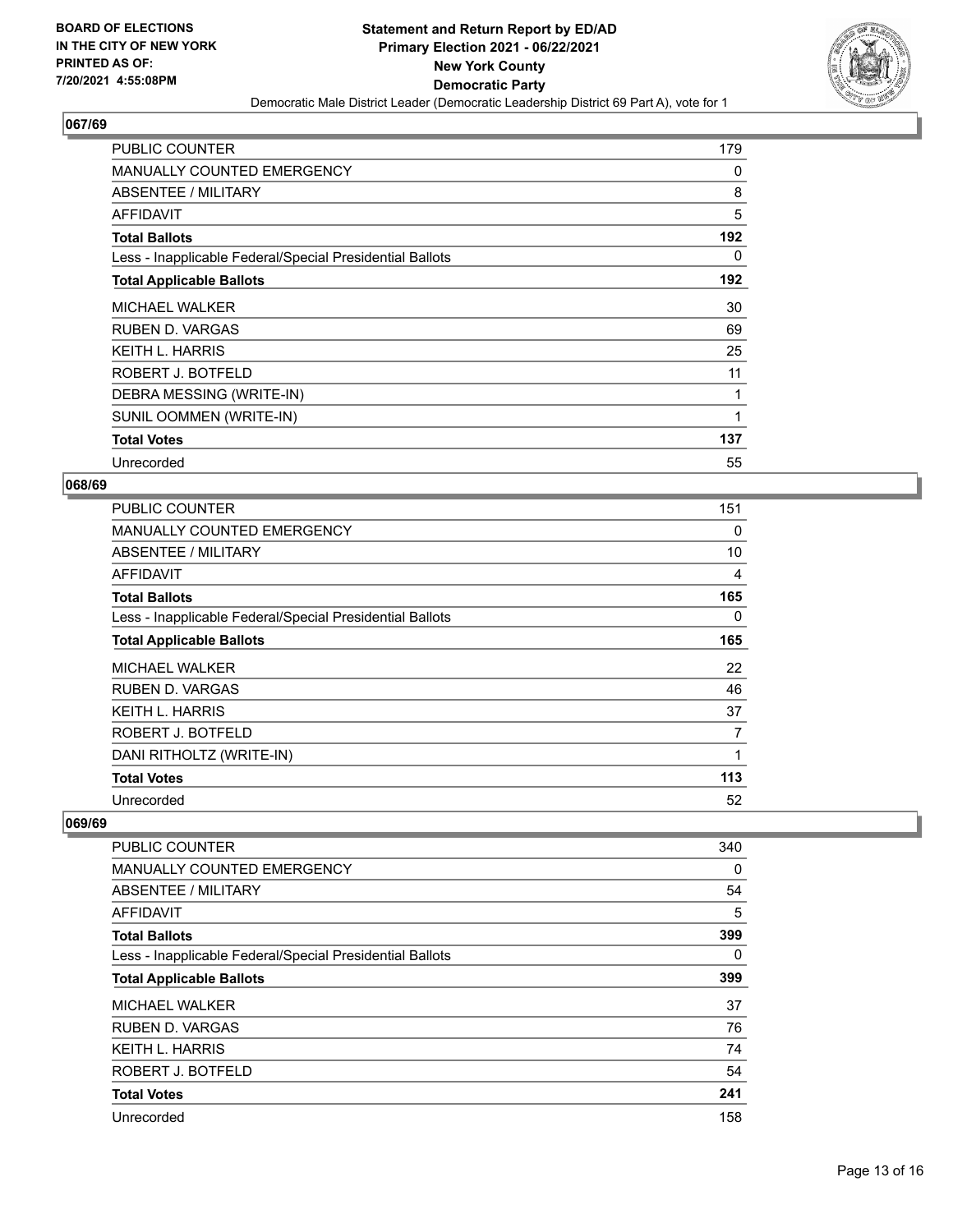

| <b>PUBLIC COUNTER</b>                                    | 72       |
|----------------------------------------------------------|----------|
| <b>MANUALLY COUNTED EMERGENCY</b>                        | $\Omega$ |
| ABSENTEE / MILITARY                                      | 52       |
| <b>AFFIDAVIT</b>                                         | 3        |
| <b>Total Ballots</b>                                     | 127      |
| Less - Inapplicable Federal/Special Presidential Ballots | 0        |
| <b>Total Applicable Ballots</b>                          | 127      |
| <b>MICHAEL WALKER</b>                                    | 26       |
| <b>RUBEN D. VARGAS</b>                                   | 25       |
| <b>KEITH L. HARRIS</b>                                   | 30       |
| ROBERT J. BOTFELD                                        | 10       |
| <b>Total Votes</b>                                       | 91       |
| Unrecorded                                               | 36       |

# **071/69**

| PUBLIC COUNTER                                           | 115 |
|----------------------------------------------------------|-----|
| MANUALLY COUNTED EMERGENCY                               | 0   |
| ABSENTEE / MILITARY                                      | 9   |
| AFFIDAVIT                                                | 0   |
| <b>Total Ballots</b>                                     | 124 |
| Less - Inapplicable Federal/Special Presidential Ballots | 0   |
| <b>Total Applicable Ballots</b>                          | 124 |
| <b>MICHAEL WALKER</b>                                    | 11  |
| <b>RUBEN D. VARGAS</b>                                   | 28  |
| <b>KEITH L. HARRIS</b>                                   | 23  |
| ROBERT J. BOTFELD                                        | 24  |
| <b>Total Votes</b>                                       | 86  |
| Unrecorded                                               | 38  |

| PUBLIC COUNTER                                           | 198            |
|----------------------------------------------------------|----------------|
| MANUALLY COUNTED EMERGENCY                               | 0              |
| ABSENTEE / MILITARY                                      | 28             |
| AFFIDAVIT                                                | $\overline{2}$ |
| <b>Total Ballots</b>                                     | 228            |
| Less - Inapplicable Federal/Special Presidential Ballots | 0              |
| <b>Total Applicable Ballots</b>                          | 228            |
| <b>MICHAEL WALKER</b>                                    | 22             |
| <b>RUBEN D. VARGAS</b>                                   | 33             |
| <b>KEITH L. HARRIS</b>                                   | 20             |
| ROBERT J. BOTFELD                                        | 64             |
| UNATTRIBUTABLE WRITE-IN (WRITE-IN)                       | 1              |
| <b>Total Votes</b>                                       | 140            |
| Unrecorded                                               | 88             |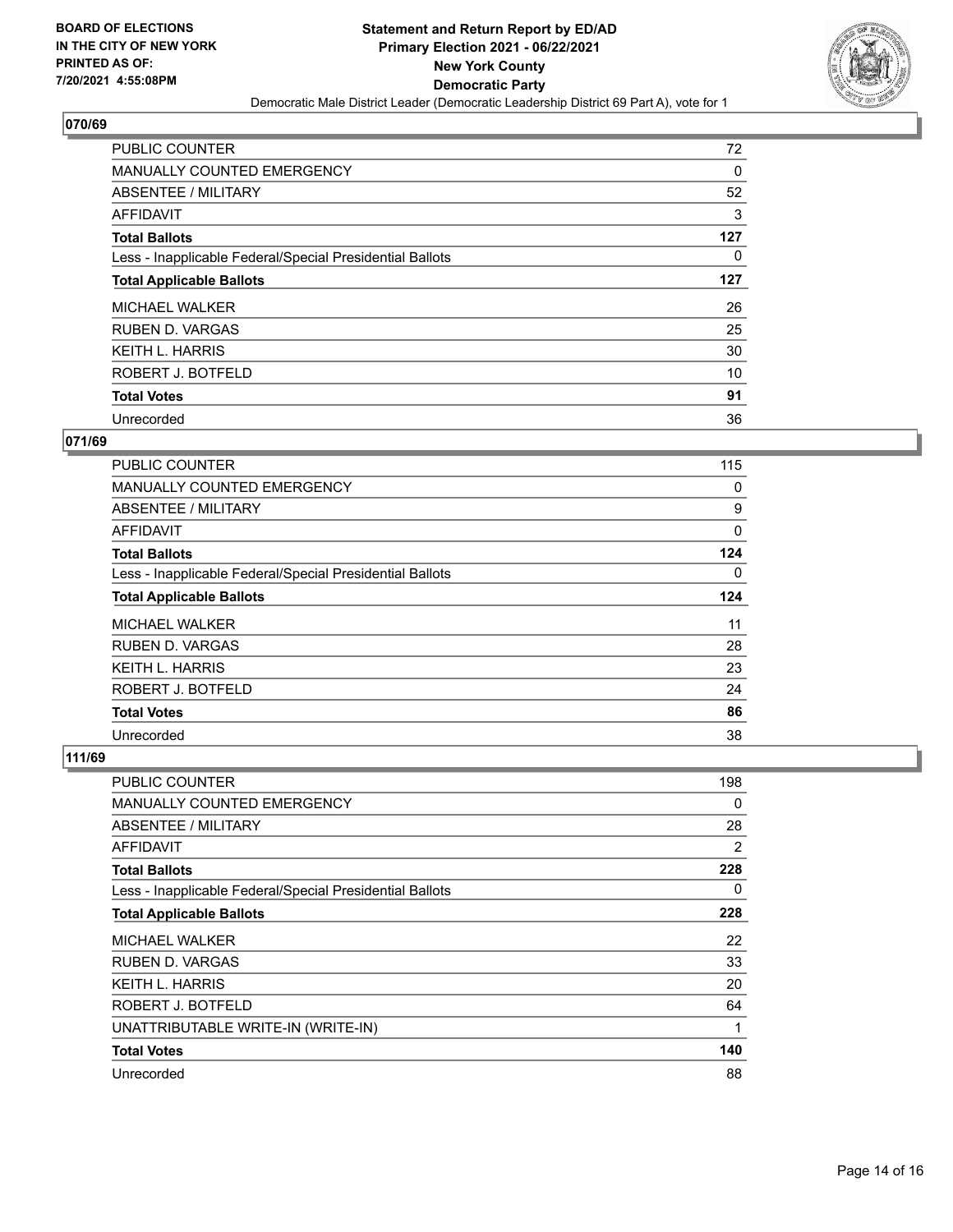

| <b>PUBLIC COUNTER</b>                                    | 176 |
|----------------------------------------------------------|-----|
| MANUALLY COUNTED EMERGENCY                               | 0   |
| <b>ABSENTEE / MILITARY</b>                               | 33  |
| AFFIDAVIT                                                | 2   |
| <b>Total Ballots</b>                                     | 211 |
| Less - Inapplicable Federal/Special Presidential Ballots | 0   |
| <b>Total Applicable Ballots</b>                          | 211 |
| <b>MICHAEL WALKER</b>                                    | 17  |
| <b>RUBEN D. VARGAS</b>                                   | 32  |
| <b>KEITH L. HARRIS</b>                                   | 23  |
| ROBERT J. BOTFELD                                        | 59  |
| UNATTRIBUTABLE WRITE-IN (WRITE-IN)                       |     |
| <b>Total Votes</b>                                       | 132 |
| Unrecorded                                               | 79  |

#### **113/69**

| <b>PUBLIC COUNTER</b>                                    | 175 |
|----------------------------------------------------------|-----|
| <b>MANUALLY COUNTED EMERGENCY</b>                        | 0   |
| ABSENTEE / MILITARY                                      | 37  |
| AFFIDAVIT                                                | 2   |
| <b>Total Ballots</b>                                     | 214 |
| Less - Inapplicable Federal/Special Presidential Ballots | 0   |
| <b>Total Applicable Ballots</b>                          | 214 |
| <b>MICHAEL WALKER</b>                                    | 16  |
| <b>RUBEN D. VARGAS</b>                                   | 33  |
| <b>KEITH L. HARRIS</b>                                   | 23  |
| ROBERT J. BOTFELD                                        | 37  |
| TED PORETZ (WRITE-IN)                                    | 1   |
| <b>Total Votes</b>                                       | 110 |
| Unrecorded                                               | 104 |

| <b>PUBLIC COUNTER</b>                                    | 60             |
|----------------------------------------------------------|----------------|
| MANUALLY COUNTED EMERGENCY                               | 0              |
| ABSENTEE / MILITARY                                      | $\overline{4}$ |
| <b>AFFIDAVIT</b>                                         | 2              |
| <b>Total Ballots</b>                                     | 66             |
| Less - Inapplicable Federal/Special Presidential Ballots | 0              |
| <b>Total Applicable Ballots</b>                          | 66             |
| <b>MICHAEL WALKER</b>                                    | 14             |
| <b>RUBEN D. VARGAS</b>                                   | 15             |
| <b>KEITH L. HARRIS</b>                                   | 26             |
| ROBERT J. BOTFELD                                        | $\overline{2}$ |
| <b>Total Votes</b>                                       | 57             |
| Unrecorded                                               | 9              |